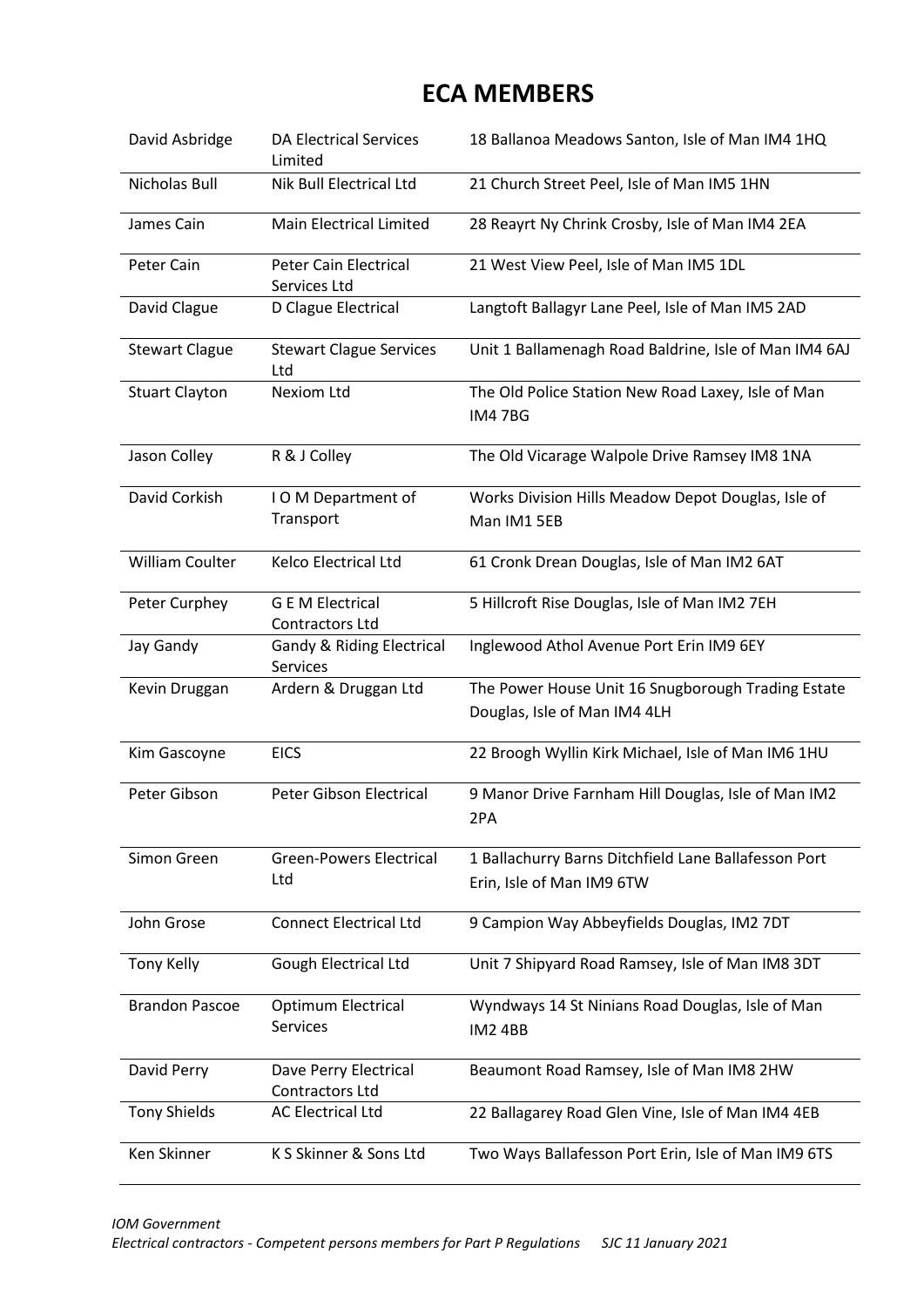| <b>Brian Spence</b> | B & C Spence IOM Ltd              | 90 Summerhill Road Onchan, Isle of Man IM3 1NH |
|---------------------|-----------------------------------|------------------------------------------------|
| Keith Williams      | Keith Williams Electrician<br>Ltd | 69 Maple Avenue Onchan, Isle of Man IM3 3GA    |
| <b>Gary Mills</b>   | Live Electrical 330199            | 37 Wybourn Court Onchan IM3 4AU                |
|                     |                                   |                                                |
| lan Wood            | Jan Wood Electrical               | Glion Kerrowmoar Ramsey, Isle of Man IM7 2AX   |

## **APPROVED CONTRACTORS ASSESSED BY ECA For the Dept**

| <b>David Callister Electrical</b>           | 49 Slieau Curn      | <b>Kirk Michael</b> |                 | IM <sub>6</sub> |
|---------------------------------------------|---------------------|---------------------|-----------------|-----------------|
| 608443                                      | Park                |                     |                 | 1EL             |
| davidcallisterelectrical@gmail.com          |                     |                     |                 |                 |
| <b>I Bradley Electrical Contractors</b>     | 18 Claughbane       | Ramsey              | IM8 2AY         |                 |
| 815795                                      | <b>Drive</b>        |                     |                 |                 |
| ivor@manx.net                               |                     |                     |                 |                 |
| Peter Cowin                                 | 22 River Walk       | <b>Braddan</b>      | <b>DOUGLAS</b>  | IM4             |
|                                             |                     |                     |                 | 4TJ             |
| <b>Complete Electrical Services Ltd</b>     |                     | 11 Manor            | <b>DOUGLAS</b>  | IM <sub>2</sub> |
| 672099/456720                               |                     | Lane                |                 | 2NX             |
| doneill@manx.net                            |                     |                     |                 |                 |
| <b>Wayne Corlett</b>                        | Flat 2,             | May Hill            | Ramsey          | IM <sub>8</sub> |
| 456729                                      | Manderley           |                     |                 | 2HJ             |
| Waynecorlett100@gmail.com                   |                     |                     |                 |                 |
| <b>Damion Taggart</b>                       | 26 The Bretney      | Jurby               |                 | IM7             |
| 898193/474113                               |                     |                     |                 | 3BW             |
| damiontaggart@hotmail.co.uk                 |                     |                     |                 |                 |
| <b>RMD Electrical</b>                       | 3 The Garey         | RAMSEY              | IM7 2EF         |                 |
| <b>Neil Harrison Electrical and Testing</b> | 17b Berry           | <b>DOUGLAS</b>      | <b>IM27BY</b>   |                 |
| 453419                                      | <b>Woods Grove</b>  |                     |                 |                 |
| neilharrison@manx.net                       |                     |                     |                 |                 |
| <b>Richmond Square Construction Ltd</b>     | Ballamona           | Oak Hill            | <b>PORT</b>     | IM4             |
|                                             | Estate              |                     | <b>SODERICK</b> | 1AT             |
| Shoprite Isle of Man Ltd                    | <b>Centre House</b> | Victoria Road       | <b>DOUGLAS</b>  | IM <sub>2</sub> |
|                                             |                     |                     |                 | 4RE             |
| Keith Lyon                                  | Lower               | Whitebridge         | <b>ONCHAN</b>   | IM4             |
| <b>Wasp Electrical</b>                      | Ballakaighen        | Road                |                 | 6AD             |
| 07624479718                                 | Farm                |                     |                 |                 |
| <b>Eric Smith</b>                           | 18 Bayr Grianagh    | Castletown          | IM9 1HL         |                 |
| <b>ES Electrical Ltd</b>                    |                     |                     |                 |                 |
| Mob: 490697                                 |                     |                     |                 |                 |
| <b>Evans Electrical Ltd</b>                 | Park View           | Main Road           | <b>Kirk</b>     | <b>IM26</b>     |
| mob: 490469                                 |                     |                     | Michael         | 2HG             |
| Michael Agate                               |                     |                     |                 |                 |
| 07624 491303                                |                     |                     |                 |                 |
| Michaelagate65@gmail.com                    |                     |                     |                 |                 |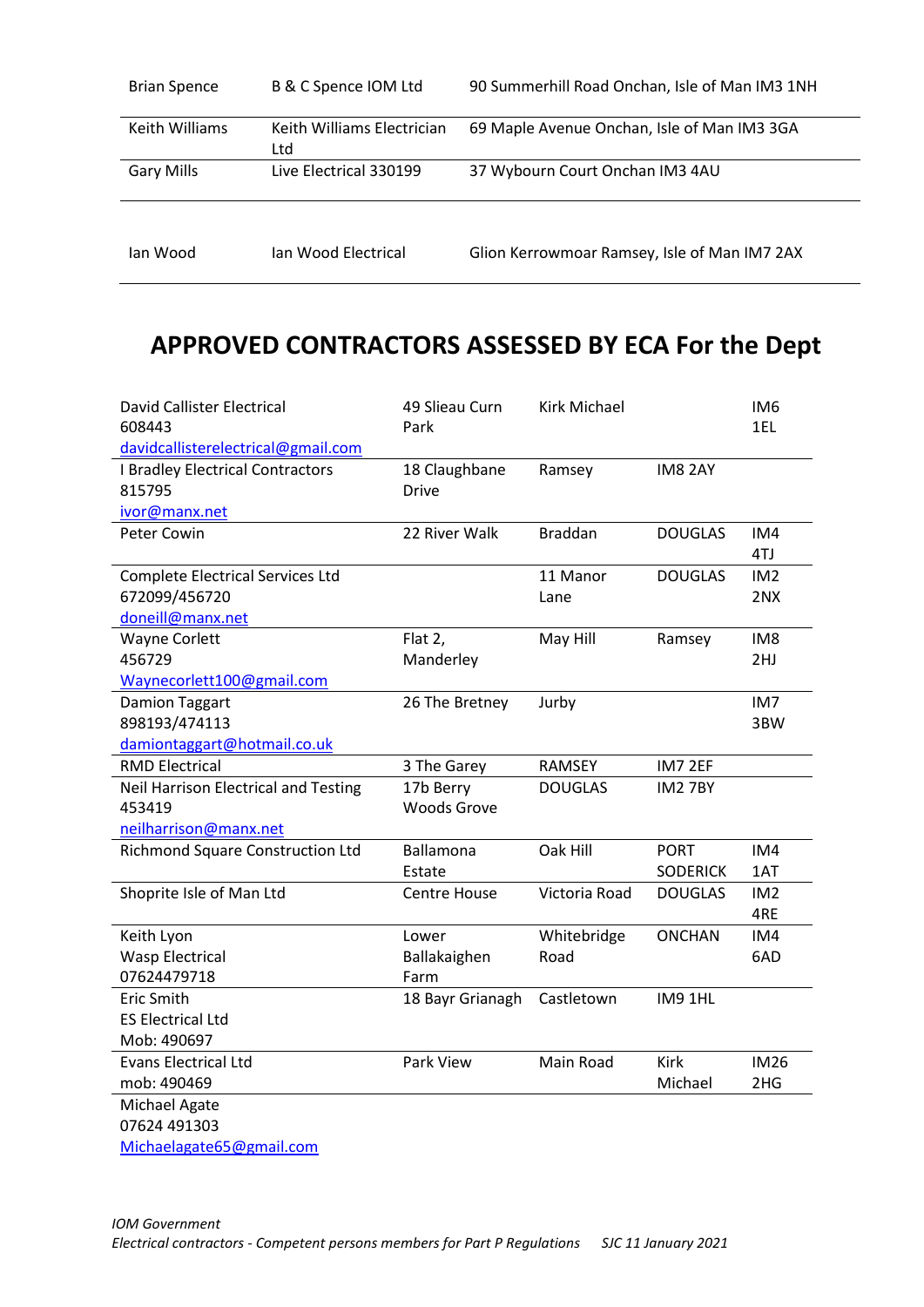| Inspire Electrical                            | 130 Dreeym           | Douglas          | <b>IM2 5LE</b> |
|-----------------------------------------------|----------------------|------------------|----------------|
| <b>Ken Primrose</b>                           | <b>Beary</b>         |                  |                |
| 414496                                        |                      |                  |                |
| <b>Chris Grose Electrical</b>                 | 47 Auldyn Walk       | Ramsey           | IM8 2TN        |
| 203747                                        |                      |                  |                |
| stegrose07@hotmail.com                        |                      |                  |                |
| <b>Aardvark Electrical Services</b>           | 7 Westmoreland       | Douglas          | IM14AL         |
| <b>Daniel Priestnal</b>                       | Court                |                  |                |
| 435430                                        |                      |                  |                |
| aardvarkelectricalservices@gmail.com          |                      |                  |                |
| Adam Jones                                    |                      |                  |                |
| <b>Small Jobs Electrical</b>                  |                      |                  |                |
| 07624 220642                                  |                      |                  |                |
| Omega Electrical                              | 1 Queen              | <b>Glen Vine</b> | IM4 4FN        |
| David Jones                                   | Margaret Way         |                  |                |
| 315847                                        |                      |                  |                |
| Omega-electrical@manx.net<br>Michael Williams | 25 Auburn Road       | Onchan           | IM3 1LP        |
| 670891/492562                                 |                      |                  |                |
| mikewilliams@manx.net                         |                      |                  |                |
| <b>Maguire Electrical Services Ltd</b>        | 51 Broogh Wyllin     | Kirk Michael     | <b>IM6 1HU</b> |
| 877909                                        |                      |                  |                |
| dmagelec@hotmail.com                          |                      |                  |                |
| <b>PB Electrical Services Ltd</b>             | Ballacooiley         | <b>Ballaugh</b>  | IM75AS         |
| 07624 490670                                  | Cottage              |                  |                |
| pyro.pete@manx.net                            | Dollag               |                  |                |
| Westminster Properties Limited                | <b>St Pauls</b>      | <b>St Pauls</b>  | Ramsey         |
| 812551                                        | Properties           | Square           | <b>IM8 1LE</b> |
| ben.humbles@westminster.co.im                 |                      |                  |                |
| M H Electrical Contractors Ltd                | 35 Marathon          | Douglas          | <b>IM2 4BR</b> |
| <b>Karl Gartland</b>                          | <b>Drive</b>         |                  |                |
| JAYMAC Electrical                             | 25 Victoria          | Onchan           | <b>IM3 1BB</b> |
| 07624 326775                                  | Avenue               |                  |                |
| Smacduffie.sm@gmail.com                       |                      |                  |                |
| Philectrics                                   | 7 Glen View          | Onchan           | IM3 4HL        |
| 07624 463099                                  | Road                 |                  |                |
| phildundon@manx.net                           |                      |                  |                |
| <b>Electrical Design Solutions</b>            | 12 Groudle Road      | Onchan           | IM3 3EJ        |
| 07624 403272                                  |                      |                  |                |
| info@eds.im                                   |                      |                  |                |
| <b>G C Electrical Limited</b>                 | The Gables           | Colby            | IM94AD         |
| 07624 212999                                  | Main Road            |                  |                |
| Gav.collins@hotmail.co.uk                     |                      |                  |                |
| <b>Manx Electrical Services Ltd</b>           |                      |                  |                |
| 07624 330092                                  | Lag Ny Darragh       | Glen Auldyn      | IM7 2AF        |
| info@manxelectrical.net                       |                      |                  |                |
| <b>Nigel Stafford Electrical Engineering</b>  | <b>Ballamin Farm</b> | <b>Bride</b>     | <b>IM74BQ</b>  |
| Nigel.stafford@manx.net                       | Lhen Road            |                  |                |
| 07624 472385                                  |                      |                  |                |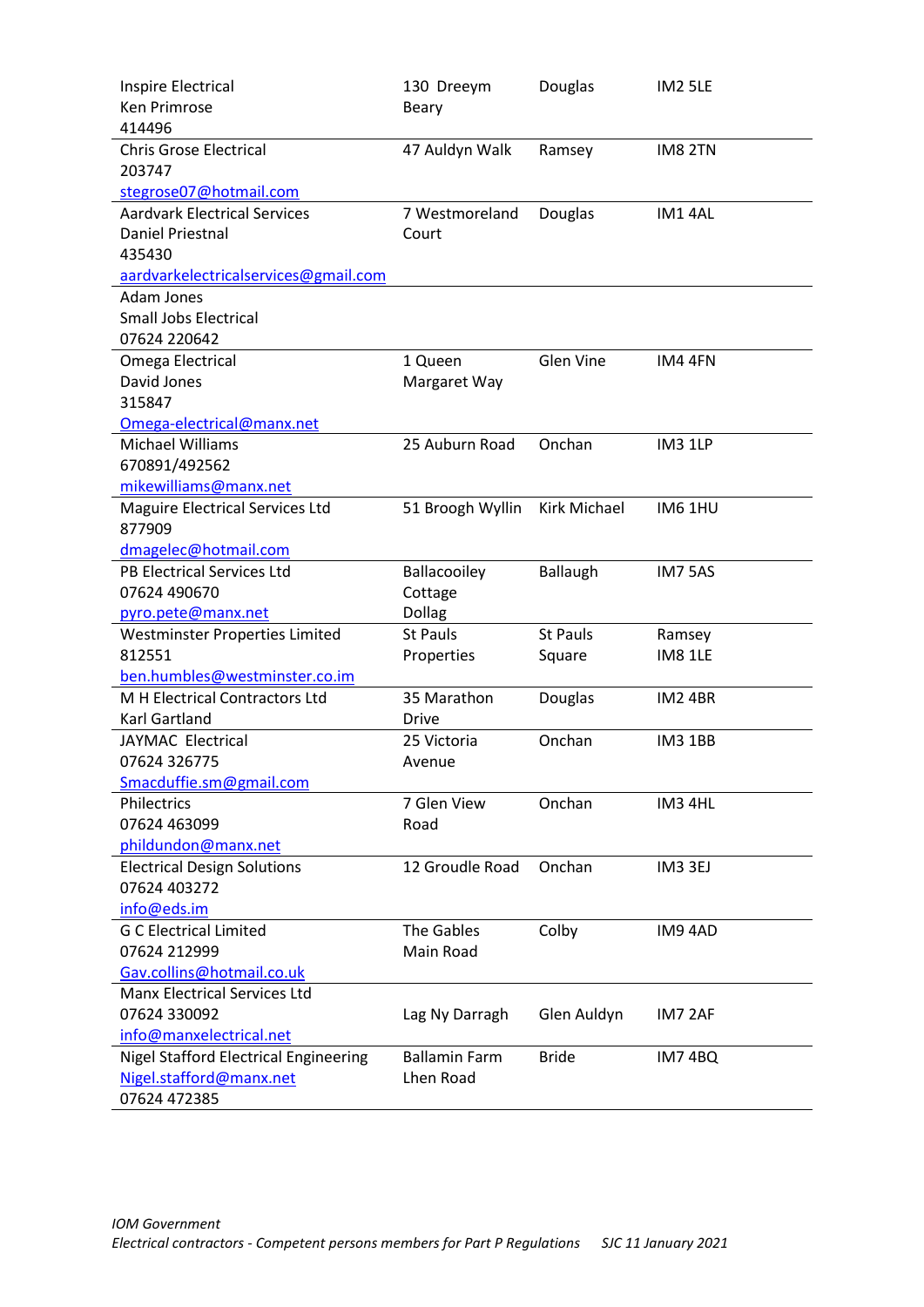| Jagger Electrical Limited | 1 Laurel Avenue        | Onchan          | IM3 3JD        |
|---------------------------|------------------------|-----------------|----------------|
| 07624 487907              |                        |                 |                |
| carolinejagger1@gmail.com |                        |                 |                |
| Electric Man              | 2 Hilltop Rise         | Douglas         | <b>IM2 2LF</b> |
| Peter Wilson              | Farmhill               |                 |                |
| 07624 496745              |                        |                 |                |
| <b>JMP Electrical</b>     | 25 Mountain            | Peel            | <b>IM11QF</b>  |
| Jamie Pope                | View                   |                 |                |
| 07624 313854              |                        |                 |                |
| JMP-electrical@manx.net   |                        |                 |                |
| Aalish Electrical         | 23 Albany Road         | Douglas         | IM2 3NF        |
| 07624258012               |                        |                 |                |
| aalishmikey@hotmail.co.uk |                        |                 |                |
| <b>Steven Cretney</b>     | Cruachan               | <b>Baldrine</b> | IM4 6EE        |
| <b>SKB Services</b>       | <b>Highfield Drive</b> |                 |                |
| 07624459653               |                        |                 |                |
| stevencretney@gmail.com   |                        |                 |                |
| Michael Hoctor            | West Lodge             | Crosby          | IM4 4BH        |
| Eire Electrical Limited   | Main Road              |                 |                |
| 07624234878               |                        |                 |                |
| info@eireelectrical.im    |                        |                 |                |
|                           |                        |                 |                |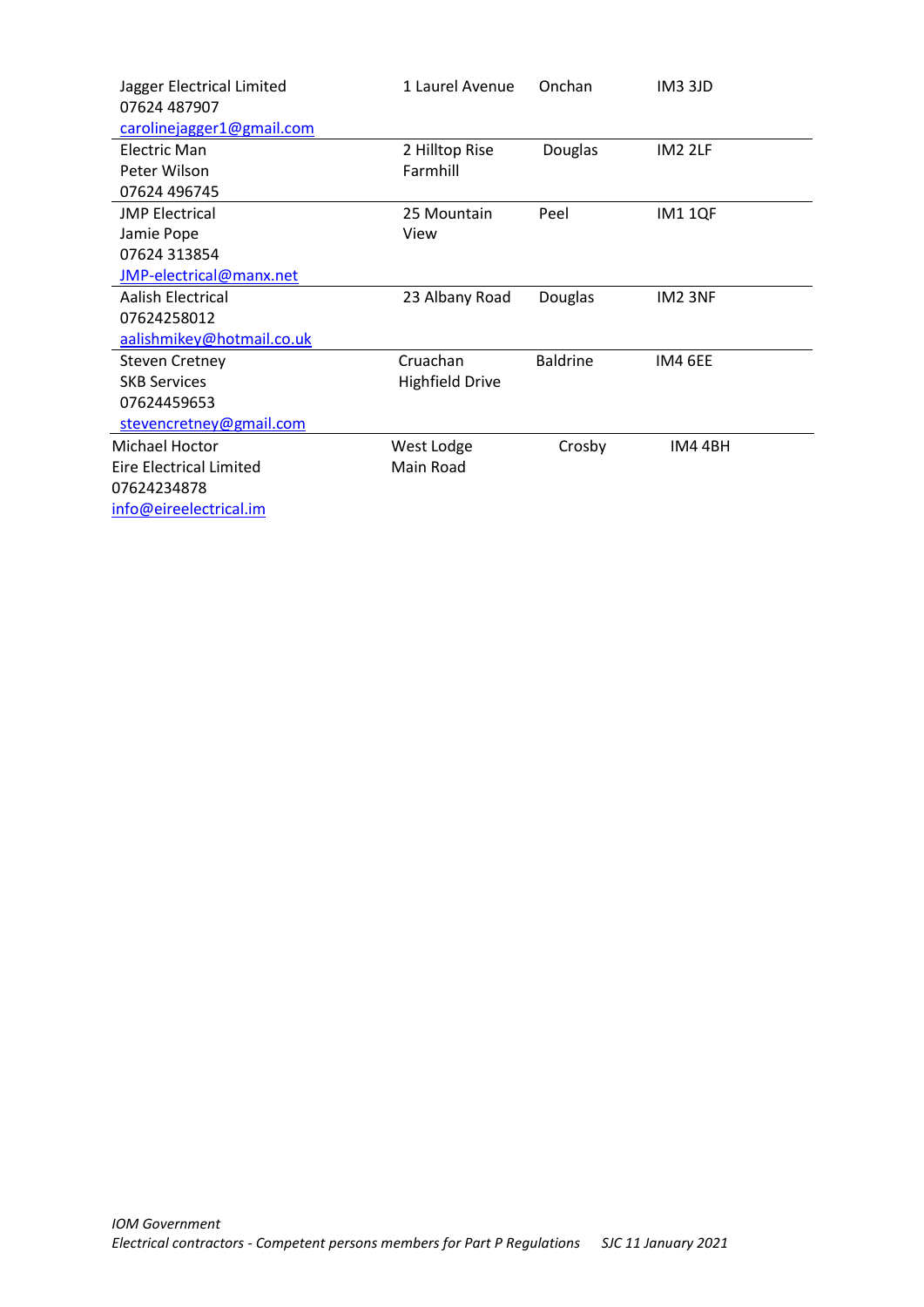## **NICEIC Members**

| Sparks of Man                                 | 43 Cronk Grianagh Estate, Strang, Douglas Isle Of Man IM4 4RN<br>01624 626444 / 499465 glen@sparks.im                          |  |  |  |
|-----------------------------------------------|--------------------------------------------------------------------------------------------------------------------------------|--|--|--|
| Prospero Facilities Services Ltd              | Tower House, Castle Street, Douglas, Isle of Man, IM1 2EZ                                                                      |  |  |  |
| Signature Ltd T/a Signature<br>Electrical     | 4 Cooil Farrane, Douglas, Isle of Man, IM2 1NX                                                                                 |  |  |  |
| Gough Electrical Ltd                          | Unit 7, Shipyard Road, Ramsey, Isle of Man, IM8 3DT                                                                            |  |  |  |
| Brew & Corkill Ltd                            | Ballaquayle Lodge Workshop, Lower Dukes Road, Douglas,<br>Isle of Man, IM2 4BL                                                 |  |  |  |
| <b>Manx Utilities Authority</b>               | Isle of Man Business Park, Braddan, Isle of Man, IM99 1PS                                                                      |  |  |  |
| <b>Hersham Electrical Engineers</b><br>Ltd    | Unit 5, Shipyard Road, Ramsey, Isle of Man, IM8 3DT                                                                            |  |  |  |
| <b>Stewart Clague Services Ltd</b>            | Unit 1, Ballacreggan Farm, Ballamenagh Road, Baldrine, Isle<br>of Man, IM4 6AJ                                                 |  |  |  |
| Gareth Kinrade Electrical                     | East Bretney Farm, Polly Road, East Jurby, Isle of Man, IM7<br>3ES                                                             |  |  |  |
| Moloney & Robinson Electrical<br>Services Ltd | Block 2, Flat 11b, Oakhill Court, Farmhill Douglas<br>Isle of Man IM2 2NJ<br>01624625610<br>mrelectricalservices.iom@gmail.com |  |  |  |
| Easthope & Cubbon Ltd                         | Hills Meadow, Douglas, Isle of Man, IM1 5EA                                                                                    |  |  |  |
| Ablec Ltd                                     | 5 Westlands Close, Ramsey, Isle of Man, IM8 3PU                                                                                |  |  |  |
| <b>Borough of Douglas</b>                     | Town Hall, Ridgeway Street, Douglas, Isle of Man, IM99 1AD                                                                     |  |  |  |
| A C Electrical Ltd                            | 22 Ballagarey road, Glen Vine, Isle of Man, IM4 4EB                                                                            |  |  |  |
| <b>Intec Electrical</b>                       | Vollan Rigg, Bride Road, Ramsey, Isle of Man, IM8 3UL                                                                          |  |  |  |
| <b>Anglomanx Electrical Services</b>          | 4 Castle Street, Peel, Isle of Man, IM5 1AN                                                                                    |  |  |  |
| <b>Aswitch Electrical</b>                     | 13 Cronk Y Berry Mooar, Douglas, Isle of Man, IM2 6HJ                                                                          |  |  |  |
| Paul Collins Ltd                              | 36 King Edward Park, Onchan, Isle of Man, IM3 2AB                                                                              |  |  |  |
| Ardern & Druggan Ltd                          | Unit 16, Snugborough Trading Estate, Union Mills, Isle of<br>Man, IM4 4LH                                                      |  |  |  |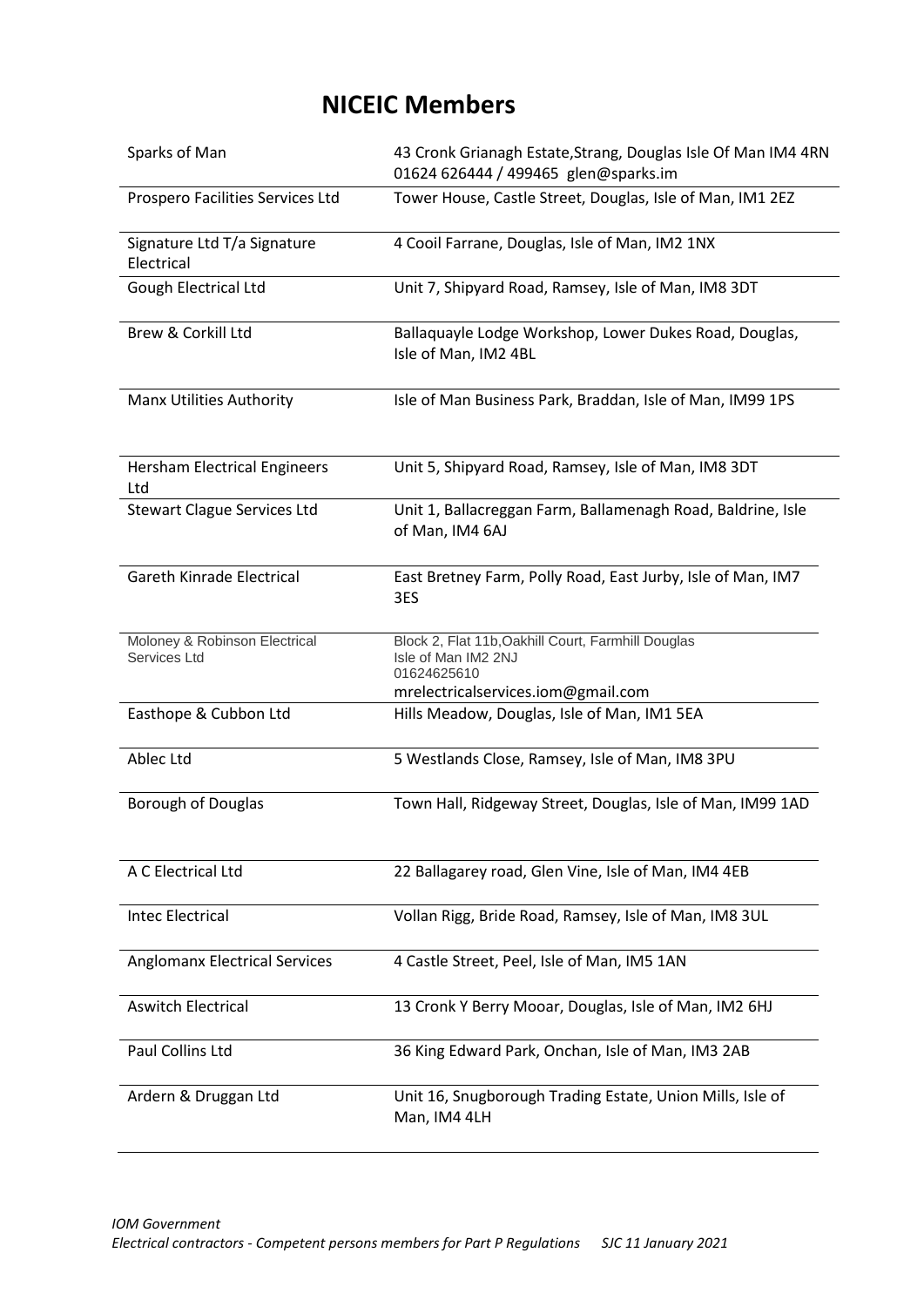| 4 Electrical Services Ltd<br>John Anthony Jenkins<br>07624 234573 | 48 Ballaquark Farmhill Douglas IM2 2EJ   |
|-------------------------------------------------------------------|------------------------------------------|
| $1st$ Electrical                                                  | The Bungalow Main Road Ballabeg IM9 4HA  |
| Chris Goldsmith                                                   |                                          |
| 07624 497446                                                      |                                          |
| 1stelectiom@gmail.com                                             |                                          |
| <b>Target Electrical</b>                                          | 2 Hampton Grove Farmhill Douglas IM2 2NQ |
| Darren Birbeck                                                    |                                          |
| 07624 333227                                                      |                                          |
| Targetelectrical@manx.net                                         |                                          |
|                                                                   |                                          |